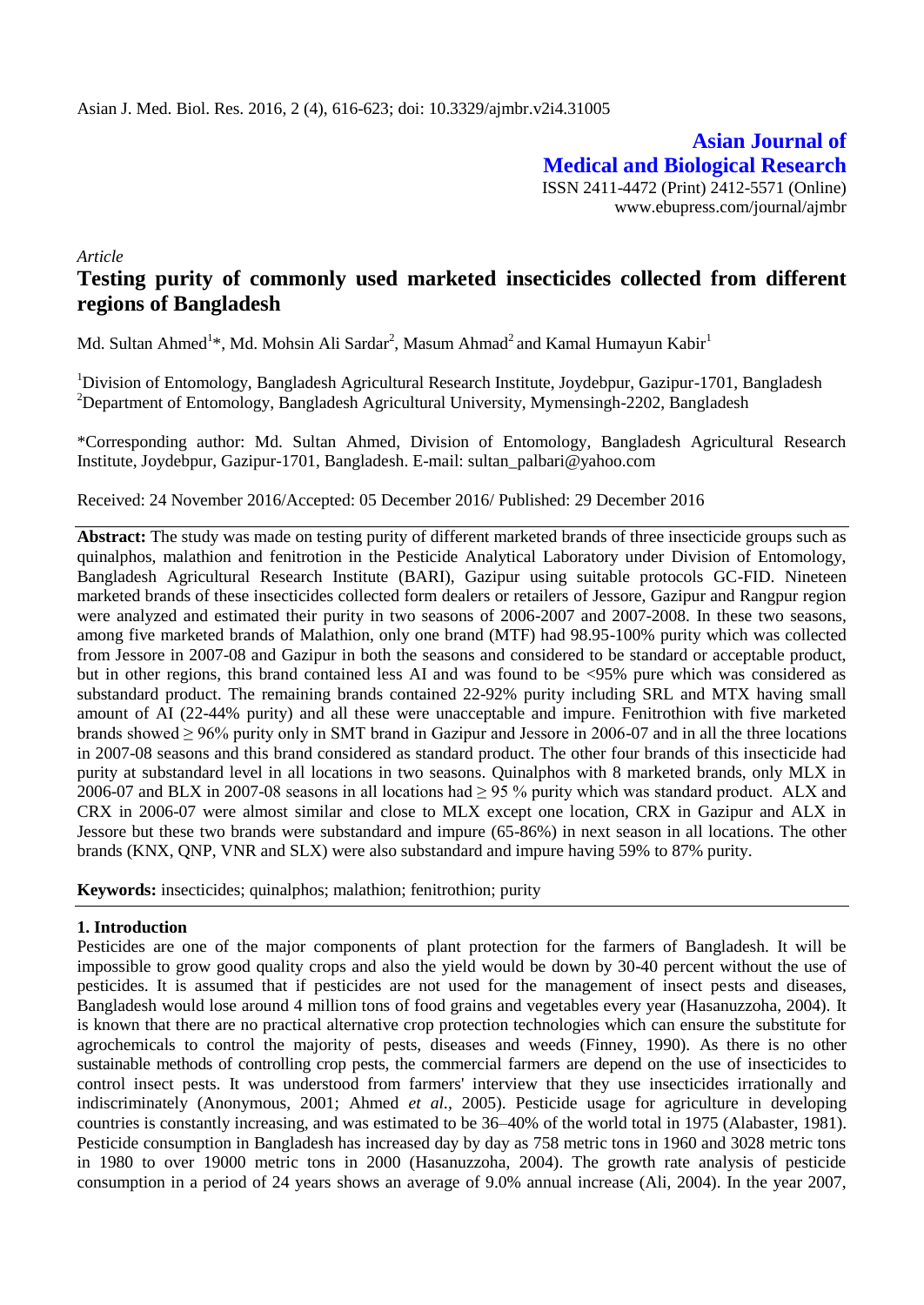over 37,712.20 tones of pesticides were being sold in Bangladesh (Anonymous, 2007). Although field control failure may result from the presence of resistant individual, inappropriate selection of insecticides and doses, poor spray timing and inadequate spray coverage (Phillips *et al.*, 1990), it might also be due to impurity and adulteration of the used insecticides. In Bangladesh, it is assumed that impurity of pesticide is one of the major causes of extensive use of pesticide. Sub standard or little amount of active ingredient (AI) in the formulated pesticides, does not work against insect pests and diseases and the farmers use more pesticide for better result. Impurity and adulteration may be one of the reasons of over and repeated use of pesticides in crops as well as decline in efficacy of applied insecticides (Anonymous, 2009). Considering this, the present study has been initiated to analyze the marketed brands of insecticides for their purity determination and to assure the active materials prescribed in the levels of bottles or packets.

## **2. Materials and Methods**

The purity testing was conducted exclusively in the Pesticide Analytical Laboratory, BARI, Gazipur during 2006 to 2008. The samples were collected from Jessore, Gazipur and Rangpur region where vegetables were grown commercially.

## **2.1. Materials** u**sed in insecticide analysis**

## **Insecticides:**

Three insecticides such as malathion, fenitrothion and quinalphos belonging to organophosphorous class all being EC formulation, showing below the technical information in connection with their analysis.

## **Malathion 57EC**

Common name: Malathion (Anonymous, 2000) Chemical abstract name: Dimethyl [(dimethoxyphosphinothioyl) thiobutanedioate] Molecular formula:  $C_{10}H_{19}O_6PS_2$  Mol. wt. 330.3 Available tested brands: MTF, MTX, ZTN, FNN, HTN, SRL.

Mode of action: Non-systemic insecticide and acaricide with contact, stomach and respiratory action.

## **Fenitrothion 50EC**

Common name: Fenitrothion (Anonymous, 2000) Chemical abstract name: *O,O*-dimethyl *O*-(3-methyl-4-nitrophenyl) phosphorothioate), Molecular formula: C<sub>9</sub>H<sub>12</sub>NO<sub>5</sub>PS, Mol. wt. 277.2 Available tested brands: SMT, SVT, EMT, FNX, LTN. Mode of action: Non-systemic insecticide with contact and stomach action.

## **Quinalphos 25EC**

Common name: Quinalphos (Anonymous, 2000)

Chemical abstract name: *O,O*-diethyl *O*-2-quinoxalinyl phosphorothioate)

Molecular formula: C<sub>12</sub>H<sub>15</sub>N<sub>2</sub>O<sub>3</sub>PS, Mol. wt. 298.3

Available tested brands: KNX, CRX, MLX, ALX, BLX, SLX, VNR, QNP.

- Mode of action: Insecticide and acaricide with contact and stomach action. By penetrating the plant tissues through translaminar action, exhibits a systemic effect.
- **Chemicals**: In the analysis of the insecticides different types of chemicals were used. These are: Acetone, nhexane, Methanol, Acetonitrile and Insecticide Standard.

**Glass wares:** Pipette, Beaker, Conical flask, Syringe and Vials with septum.

**Others:** Spatula, PTFE filter, Knife, Scissors, Forceps, Zipper bag, Zip Stick, Teflon stopcock, Para film, Aluminium foil etc.

## **2.2. Analytical apparatus used in insecticide analysis**

Gas Chromatograph, Model: Shimadzu GC-2010, Auto Injector AOC 20i, Ultrasonic Bath, Ultra low refrigerator, Ultra pure Water Distillation with Deionizer and Reservoir, Vortex Mixture, Solvent Dispenser, Degassing set, Digital Balance and Computer.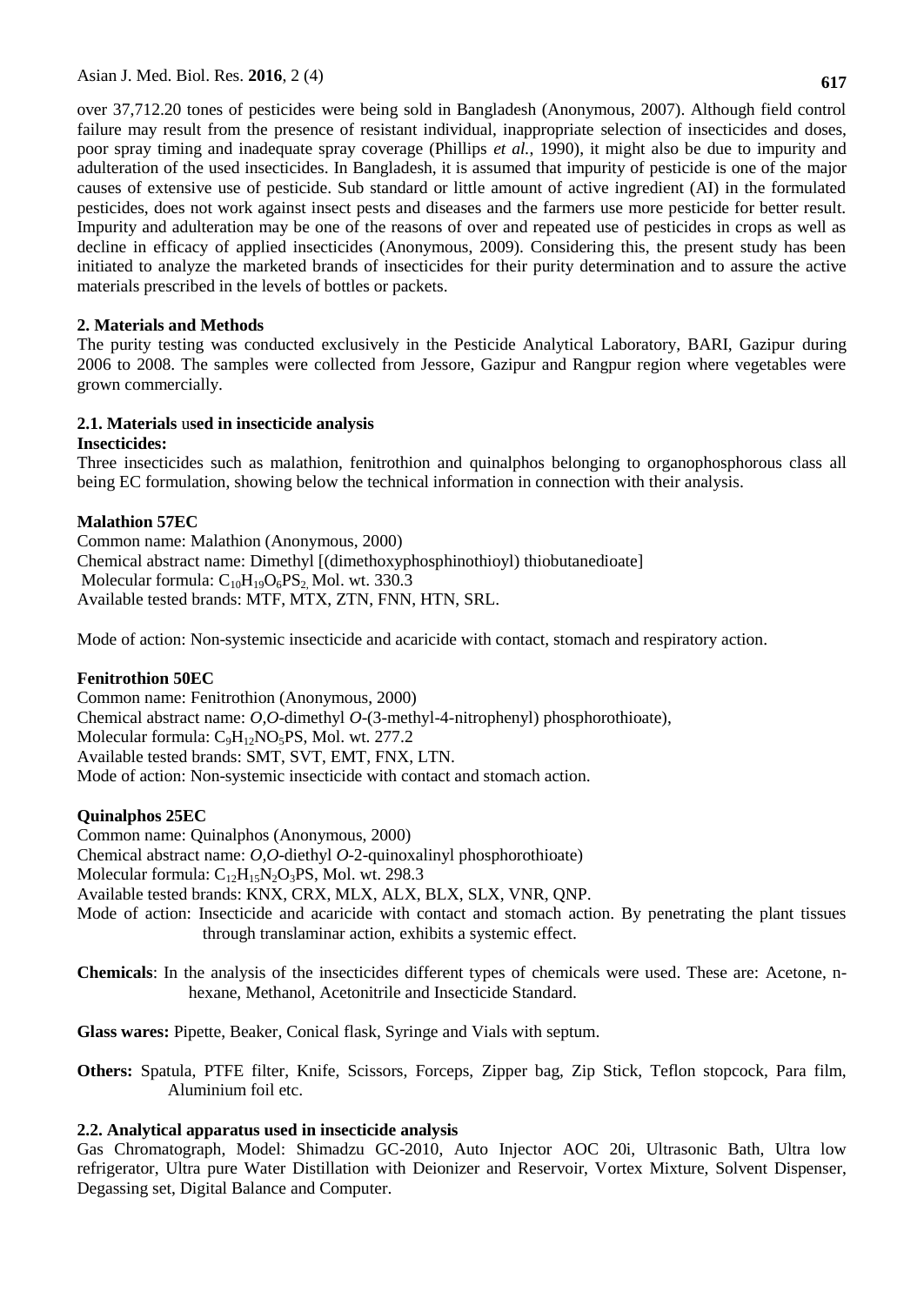#### **2.3. Purity testing**

The available brands of tested insecticides were collected from local market of Jessore, Rangpur and Gazipur region where extensive usage of pesticides was recorded. The brands were selected on the basis of their class, mode of action and demand among the farmers from survey and research reports of eight different locations including Jessore, Rangpur, Gazipur in Bangladesh (Kabir *et al*., 1996; Anonymous, 2001; Ahmed *et al*., 2005). All of the formulated products were liquid and dissolved in the respective solvent. The solvents were selected on the basis of the criteria described by Lehotay and Mastovska (2004). The brands of these insecticides varied in two years with at least five brands in each insecticide were tested. There were nineteen brands of three tested insecticides showing individual batch number and expiry date but not mentioning manufacture date in all brands on the label. The purity tests were conducted before the expiry date of each brand of the insecticides. The solutions of different brands of marketed insecticides were prepared in the pesticide analytical laboratory, Division of Entomology, BARI, Gazipur following the procedure compatible with the respective equipment. For color less liquid insecticide the known concentration of the solutions were prepared directly. Thus known and similar concentrated solutions of each of the standard and formulated insecticides were prepared. Methods for testing different brands with GC-FID was developed by setting the instrument parameters suitable for analyzing concerned insecticide selected on the basis of peak sharpness of the chromatogram and retention time for respective compound. The carrier and makeup gas used in the instrument for analysis was helium during 2006- 2007 and nitrogen was used in 2007-2008 due to availability of gases. The instrument parameters of Gas Chromatography set for analysis of each group of insecticide are listed in Tables 1 and 2.

| Pesticide group | <b>Detector</b> |        | Solvent Temperature                                                                   |        | Carrier gas Make up gas | Injector | Inj.<br>vol. |
|-----------------|-----------------|--------|---------------------------------------------------------------------------------------|--------|-------------------------|----------|--------------|
| Malathion       | <b>FID</b>      | Hexane | $Column-180^{\circ}C$<br>Injection port- $200^{\circ}$ C<br>Detector- $240^{\circ}$ C | Helium | Helium                  | Auto     | $1 \mu l$    |
| Fenitrothion    | <b>FID</b>      | Hexane | $Column-180^{\circ}C$<br>Injection port- $200^{\circ}$ C<br>Detector- $250^{\circ}$ C | Helium | Helium                  | Auto     | l µl         |
| Quinalphos      | <b>FID</b>      | Hexane | $Column-180^{\circ}C$<br>Injection port- $200^{\circ}$ C<br>Detector- $230^{\circ}$ C | Helium | Helium                  | Auto     | 1 µl         |

**Table 1. The instrument parameters of GC-2010 set for analysis of different group of insecticide during 2006-2007.**

**Table 2. The instrument parameters of GC-2010 set for analysis of different group of insecticide during 2007-2008.**

| <b>Insecticide</b><br>group | <b>Detec</b><br>tor | <b>Solvent</b> | Temperature                                                                           | <b>Carrier</b><br>gas | Make up<br>gas | <b>Injector</b> | Inj.<br>vol. |
|-----------------------------|---------------------|----------------|---------------------------------------------------------------------------------------|-----------------------|----------------|-----------------|--------------|
| Malathion                   | <b>FID</b>          | Hexane         | $Column-185$ °C<br>Injection port- $200^{\circ}$ C<br>Detector- $220^{\circ}$ C       | Nitrogen              | Nitrogen       | Auto            | 1 μl         |
| Fenitrothion                | <b>FID</b>          | Hexane         | $Column-190^{\circ}C$<br>Injection port- $220^{\circ}$ C<br>Detector- $250^{\circ}$ C | Nitrogen              | Nitrogen       | Auto            | $1 \mu l$    |
| Quinalphos                  | <b>FID</b>          | Hexane         | $Column-200°C$<br>Injection port- $220^{\circ}$ C<br>Detector- $240^{\circ}$ C        | Nitrogen              | Nitrogen       | Auto            | $1 \mu l$    |

Before the injection of the solutions of formulated products, standard solutions of each pesticide group were injected with the set instrument parameters. Each peak of the chromatogram for formulated products was characterized by the retention time of the concerned standard solution. The similar retention time of the obtained peak of standard solution and the tested brands solution assured the presence of AI (active ingredient) in the tested brands. Sample results were expressed in ppm automatically by the GC software by comparing the peak area of formulated products with that of standard solution. This result represented the actual amount of AI present in different marketed brands and the purity percentage was determined by comparing it with the amount of AI actually required in the concerned insecticide using the following formula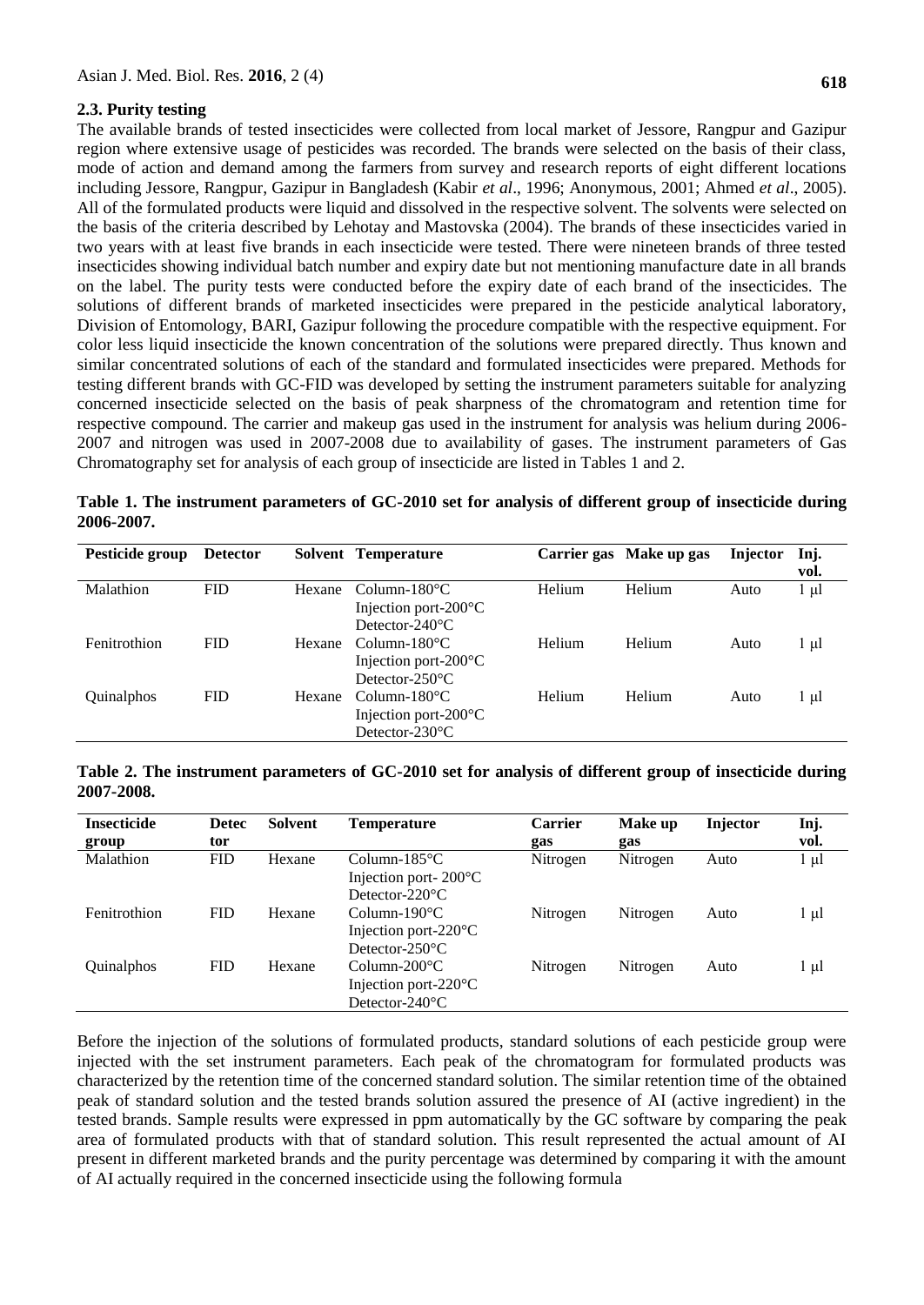**619**

 Actual amount of AI present in the insecticide Purity (%) = ---------------------------------------------------------- 100

Amount of AI recommended / required

## **3. Results**

The results of this study presented here were the purity test of three commonly used insecticides sold by the traders in the local markets of three regions Jessore, Rangpur and Gazipur under different brands. The results were obtained on the chromatograms in tabular form based on the quantification of active ingredient (AI) of the insecticides. Only one chromatogram of standard solution of three insecticides and one chromatogram of marketed brand of each insecticide are shown in Fig. 1 to Fig.6. In this way the results of other marketed brands were also made by in-built GC-2010 software that could not be mentioned here in detail. The lowest detection limit of malathion and fenitrothion was 0.01 mg/kg and quinalphos, it was 0.02 mg/kg in GC-FID.

## **3.1. Malathion**

Six marketed brands of malathion, five from each location viz., Jessore, Rangpur and Gazipur were tested with GC-FID to estimate their purity during 2006-07 and 2007-08 seasons. The standard of malathion was characterized by its retention time (Figure 1) and the marketed brands also showed similar retention time (RT) in Figure 2. The purity percentages of different marketed brands of malathion are presented in the Tables 3 and 4.

| Table 3. The percentages of active ingredient (AI) and purity of marketed brands of malathion 57EC |  |
|----------------------------------------------------------------------------------------------------|--|
| collected from different locations during 2006-07.                                                 |  |

| <b>Malathion brands</b> |         |                | Amount of AI present $(\% )$ at different locations | Purity (%) at different locations |                |         |  |  |
|-------------------------|---------|----------------|-----------------------------------------------------|-----------------------------------|----------------|---------|--|--|
| (Code no.)              | Gazipur | <b>Jessore</b> | Rangpur                                             | <b>Gazipur</b>                    | <b>Jessore</b> | Rangpur |  |  |
| <b>MTF</b>              | 56.407  | 51.517         | 52.405                                              | 98.959                            | 90.360         | 91.918  |  |  |
| <b>HTN</b>              | 51.779  | 52.410         | 50.880                                              | 90.820                            | 91.927         | 89.243  |  |  |
| <b>MTX</b>              | 50.115  | 45.826         | 45.662                                              | 87.971                            | 80.378         | 80.091  |  |  |
| <b>FNN</b>              | 47.367  | 46.419         | 44.858                                              | 83.081                            | 81.418         | 78.680  |  |  |
| <b>SRL</b>              | 25.247  | 23.259         | 22.986                                              | 44.283                            | 40.796         | 40.317  |  |  |

**Table 4. The percentages of active ingredient and purity of marketed brands of malathion 57EC collected from different locations during 2007-08.**

| <b>Malathion brands</b> |         |                | Amount of AI present $(\% )$ at different locations | Purity $(\% )$ at different locations |                |         |  |
|-------------------------|---------|----------------|-----------------------------------------------------|---------------------------------------|----------------|---------|--|
| (Code no.)              | Gazipur | <b>Jessore</b> | Rangpur                                             | <b>Gazipur</b>                        | <b>Jessore</b> | Rangpur |  |
| <b>MTF</b>              | 56.929  | 57.00          | 51.053                                              | 99.875                                | 100.00         | 89.546  |  |
| <b>ZTN</b>              | 54.055  | 52.631         | 48.476                                              | 94.812                                | 92.314         | 85.026  |  |
| <b>HTN</b>              | 40.263  | 41.195         | 36.107                                              | 70.621                                | 72.256         | 63.331  |  |
| <b>FNN</b>              | 20.750  | 20.264         | 18.608                                              | 36.395                                | 35.543         | 32.638  |  |
| <b>MTX</b>              | 14.184  | 14.008         | 12.720                                              | 24.878                                | 24.570         | 22.310  |  |

During 2006-07, among five brands of malathion, only one brand (MTF) 56.40 % AI which showed 98.959% purity form Gazipur sample (Table 3). The similar brand of Rangpur and Jessore had purity less than that of sample. The brand HTN had also similar purity ranging from 89.243 to 91.927% and this was below the standard in respect of purity. The brands MTX and FNN had the purity of  $\geq 80\%$  except the sample of FNN collected from Rangpur. This brand was found to have < 80% purity. The brand SRL showed<50% purity from all the locations and the range of purity was 40.317-44.283%. In 2007-08, only one brand (MTF) of malathion collected form Gazipur and Jessore had the similar level of purity  $(\geq)5\%$ ) which was higher than in the first year. The same brand of Rangpur showed <90% purity (Table 4). Although the brand ZTN of Gazipur was found to be 94.812% pure but the similar brand of two other locations had less purity. This level of purity is considered substandard. The brand of HTN had the purity ranged from 63.331-70.621% while the brands FNN and MTX were much lower AI and purity of 22.310-36.395%. These levels could be categorized as below substandard.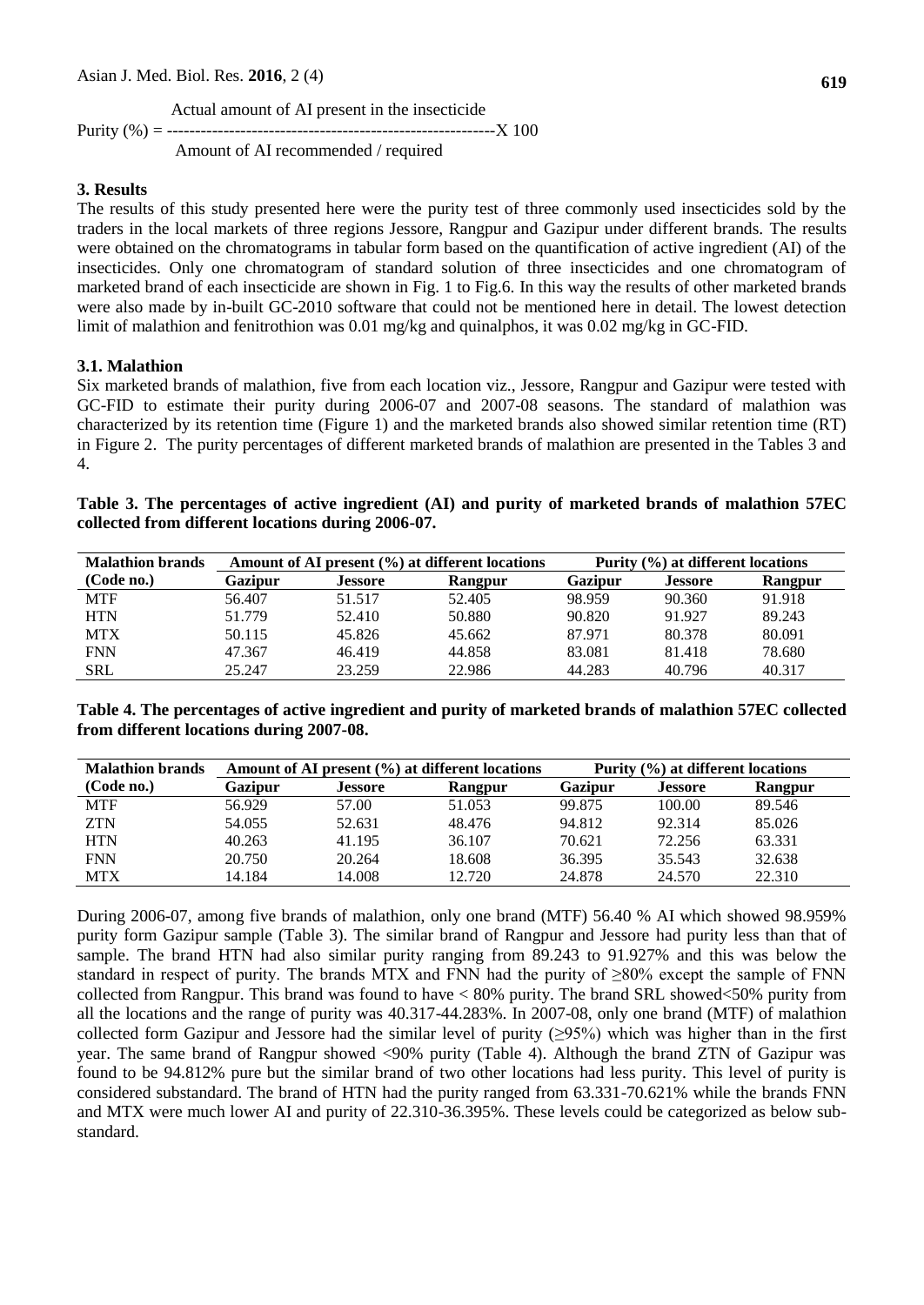## **3.2. Fenitrothion**

Five available brands of fenitrothion from each location as Jessore, Rangpur and Gazipur were tested with GC-FID to estimate their purity during 2006-07 and 2007-08 seasons. The RT for the standard of fenitrothion was 6.19 min (Figure 3) and the formulated brands also showed similar RT proving the presence of fenitrothion (Figure 4). The purity percentages of the formulated brands of this insecticide are presented in the Tables 5 and 6.

|  |  |  |                                                    |  |  |  | Table 5. The percentages of active ingredient and purity of marketed brands of fenitrothion 50EC |  |
|--|--|--|----------------------------------------------------|--|--|--|--------------------------------------------------------------------------------------------------|--|
|  |  |  | collected from different locations during 2006-07. |  |  |  |                                                                                                  |  |

| <b>Fenitrothion brands</b> |         |                | Amount of AI present $(\% )$ at different locations | Purity (%) at different locations |                |         |  |  |
|----------------------------|---------|----------------|-----------------------------------------------------|-----------------------------------|----------------|---------|--|--|
| (Code no.)                 | Gazipur | <b>Jessore</b> | Rangpur                                             | Gazipur                           | <b>Jessore</b> | Rangpur |  |  |
| <b>SMT</b>                 | 49.866  | 48.289         | 46.769                                              | 99.732                            | 96.578         | 93.538  |  |  |
| <b>EMT</b>                 | 43.341  | 41.535         | 40.790                                              | 86.682                            | 83.070         | 81.580  |  |  |
| <b>FNX</b>                 | 40.927  | 39.864         | 40.384                                              | 81.854                            | 79.728         | 80.768  |  |  |
| <b>LTN</b>                 | 40.743  | 44,003         | 41.717                                              | 81.486                            | 88,006         | 83.434  |  |  |
| <b>SVT</b>                 | 39.719  | 37.215         | 40.504                                              | 79.438                            | 74.430         | 81.008  |  |  |

**Table 6. The percentages of active ingredient and purity of marketed brands of fenitrothion 50EC collected from different locations during 2007-08.**

| <b>Fenitrothion brands</b> |         |                | Amount of AI present (%) at different locations | Purity (%) at different locations |                |         |  |  |
|----------------------------|---------|----------------|-------------------------------------------------|-----------------------------------|----------------|---------|--|--|
| (Code no.)                 | Gazipur | <b>Jessore</b> | Rangpur                                         | Gazipur                           | <b>Jessore</b> | Rangpur |  |  |
| <b>SMT</b>                 | 50.00   | 49.822         | 48.663                                          | 100.00                            | 99.644         | 97.326  |  |  |
| <b>LTN</b>                 | 47.274  | 46.701         | 45.780                                          | 94.548                            | 93.402         | 91.560  |  |  |
| <b>EMT</b>                 | 45.726  | 47.356         | 44.156                                          | 91.452                            | 94.712         | 88.312  |  |  |
| <b>FNX</b>                 | 43.840  | 43.800         | 44.459                                          | 87.680                            | 87.600         | 88.918  |  |  |
| <b>SVT</b>                 | 43.840  | 43.796         | 44.284                                          | 87.680                            | 87.592         | 88.568  |  |  |

SMT of fenitrothion contained almost same amount of AI as in the original product recording over 96% purity in Gazipur and Jessore but the purity was less in Rangpur in 2006-07 (Table 5). SMT was considered as standard product. The brands EMT, FNX and LTN had the purity of ≥80% except one brand (FNX) that was collected form Jessore. SVT of Rangpur was found to be 81% pure but the same brand of two other locations had 74.430-79.438% purity. In 2007-08, SMT had the similar level of purity  $(297%)$  which was also satisfactory. The purity levels and AI of LTN and EMT were found to better than in 2006-07 (Table 6) but their purity were <95%. AI and purity of FNX and SVT were similar in all three locations with 87.592-88.918% purity which were substandard and not acceptable.

## **3.3. Quinalphos**

Eight different brands of quinalphos, five from each location viz., Jessore, Rangpur and Gazipur region were tested with GC-FID to know their purity during 2006-07 and 2007-08 seasons. The RT for the standard of quinalphos was 9.67 min (Figure 5). The formulated brands also showed similar RT which proved the presence of quinalphos (Figure 6). The purity percentages of the formulated brands of this insecticide are presented in the Tables 7 and 8.

**Table 7. The percentages of active ingredient and purity of marketed brands of quinalphos 25EC collected from different locations during 2006-07.**

| <b>Quinalphos brands</b> |         |                | Amount of AI present $(\% )$ at different locations | Purity (%) at different locations |                |         |  |  |
|--------------------------|---------|----------------|-----------------------------------------------------|-----------------------------------|----------------|---------|--|--|
| (Code no.)               | Gazipur | <b>Jessore</b> | Rangpur                                             | Gazipur                           | <b>Jessore</b> | Rangpur |  |  |
| <b>MLX</b>               | 24.068  | 23.680         | 24.882                                              | 96.272                            | 94.720         | 99.528  |  |  |
| <b>ALX</b>               | 23.805  | 22.768         | 24.347                                              | 95.220                            | 91.072         | 97.388  |  |  |
| <b>CRX</b>               | 22.887  | 23.740         | 23.870                                              | 91.548                            | 94.960         | 95.480  |  |  |
| <b>KNX</b>               | 20.995  | 19.432         | 21.965                                              | 83.980                            | 77.728         | 87.860  |  |  |
| ONP                      | 15.302  | 14.831         | 14.970                                              | 61.208                            | 59.324         | 59.880  |  |  |

In 2006-07, the three brands (MLX, ALX and CRX) showed >95% purity in all locations with some exceptions such as CRX in Gazipur and Jessore and ALX in Jessore (Table 7). The KNX had less AI and QNP had much less AI and as such the purity of these two brands recorded 77.728-87.860% and 59.324-61.208% purity in three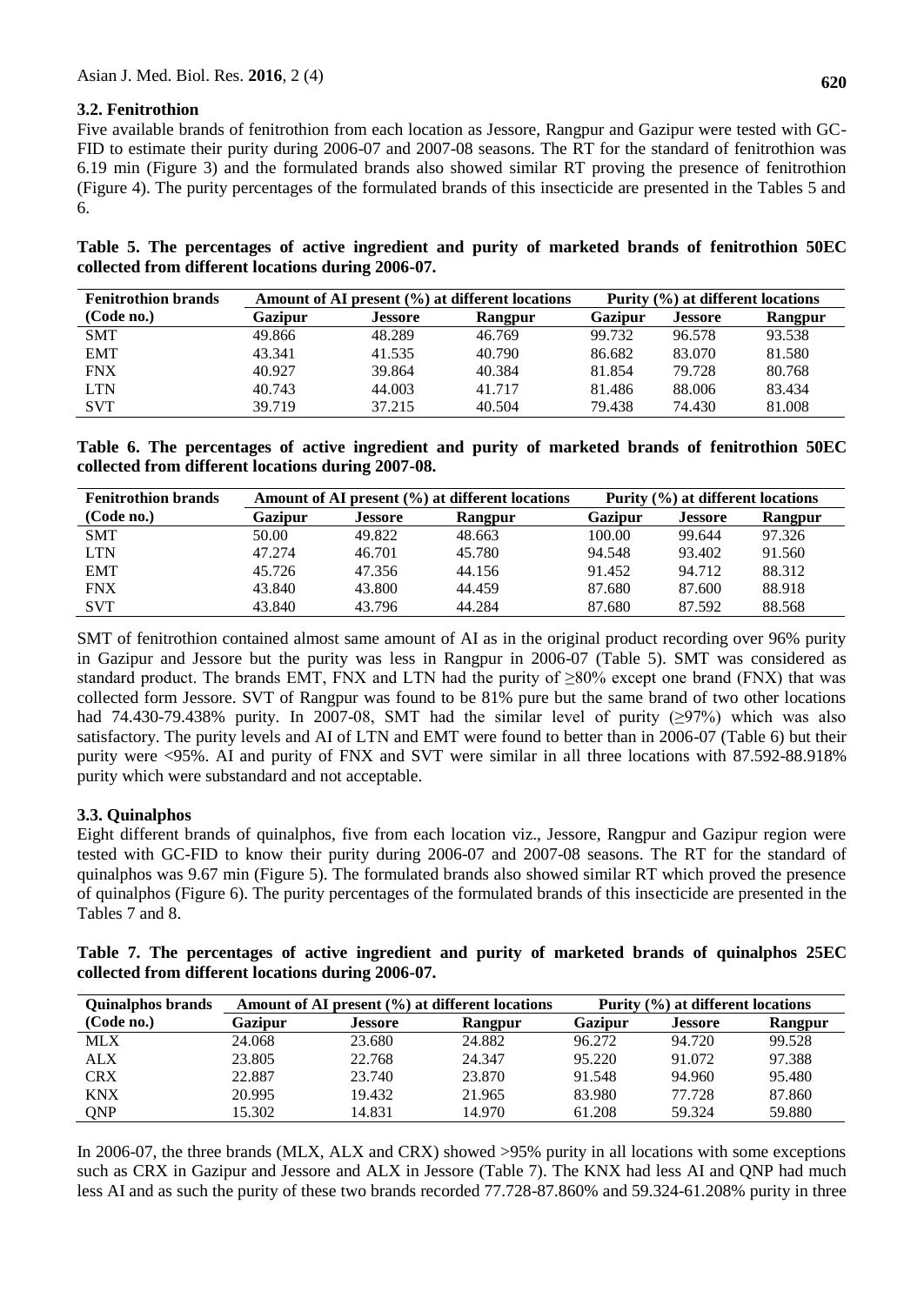### Asian J. Med. Biol. Res. **2016**, 2 (4)

locations. During 2007-08, three new brands including CRX and ALX were tested for AI and purity where 100% AI and purity were found only in BLX (Table 8). The brands VNR, ALX and SLX had the purity of ≥81% in all locations which were sub standard. The CRX revealed <70% purity in all locations. The brand CRX showed more impure than in 2006-07.

**Table 8. The percentages of active ingredient and purity of marketed brands of quinalphos 25EC collected from different locations during 2007-08.**

| <b>Quinalphos brands</b> |         |                | Amount of AI present $(\% )$ at different locations | Purity $(\% )$ at different locations |                |         |  |  |
|--------------------------|---------|----------------|-----------------------------------------------------|---------------------------------------|----------------|---------|--|--|
| (Code no.)               | Gazipur | <b>Jessore</b> | Rangpur                                             | Gazipur                               | <b>Jessore</b> | Rangpur |  |  |
| <b>BLX</b>               | 24.986  | 25.00          | 25.00                                               | 99.944                                | 100.00         | 100.00  |  |  |
| VNR                      | 21.434  | 21.216         | 21.096                                              | 85.736                                | 84.864         | 84.384  |  |  |
| <b>ALX</b>               | 21.240  | 21.542         | 21.446                                              | 84.960                                | 86.168         | 85.784  |  |  |
| <b>SLX</b>               | 20.429  | 20.700         | 20.429                                              | 81.716                                | 82.800         | 81.716  |  |  |
| <b>CRX</b>               | 16.270  | 16.562         | 16.641                                              | 65.080                                | 66.248         | 66.564  |  |  |



**Figure 1. Chromatogram of malathion standard solution.**



**Figure 2. Chromatogram of malathion obtained from the marketed brand of GM-MTF.**



**Figure 3. Chromatogram of fenitrothion standard solution.**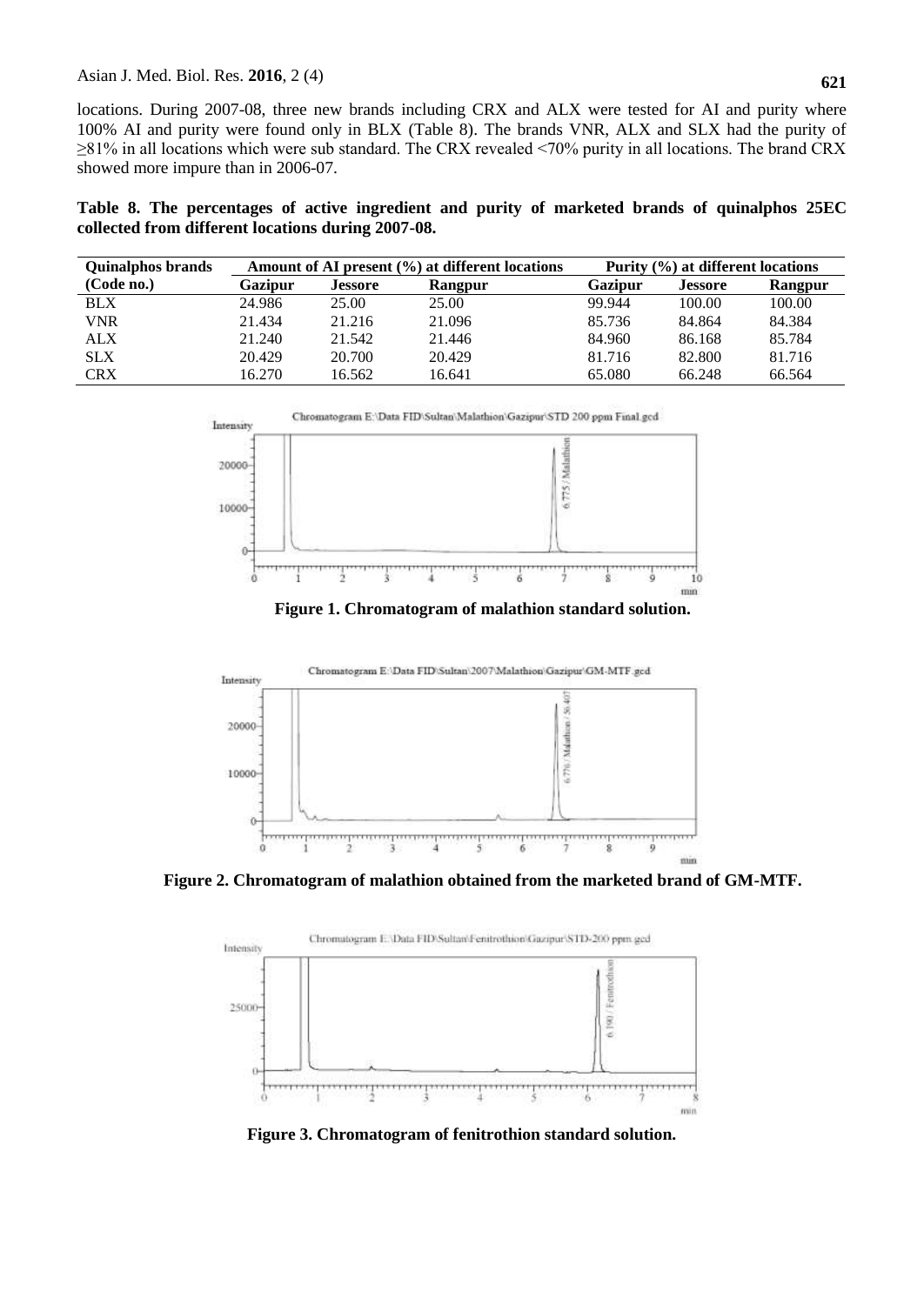

**Figure 4. Chromatogram of fenitrothion obtained from the marketed brand of GF-SMT.**



**Figure 5. Chromatogram of quinalphos standard solution.**



**Figure 6. Chromatogram of quinalphos obtained from the marketed brand of GQ-MLX.**

#### **4. Discussion**

The purity of different brands of selected insecticides were classified in to three categories viz., standard or acceptable level (>95%), substandard (<95-80%) and lower level or little amount (<80%) of active ingredient (AI) present in the product. Different brands of three insecticides were collected from dealers of Jessore, Gazipur and Rangpur region and estimated their purity with GC-FID during 2006-07 and 2007-08 seasons. In these two seasons, among six tested marketed brands of malathion only one brand (MTF) had>98% purity which was collected from Jessore in 2007-08 and Gazipur in both the seasons and considered to be standard or acceptable product but in other regions this brand contained less AI which was sub standard or unacceptable product. The purity of remaining five brands were 22-92% including SRL and MTX having little amount of AI (22-44) and all these are unacceptable. Fenitrothion with five marketed brands showed  $\geq 96\%$  purity only in SMT brand in two locations in 2006-07 and all of the three locations in 2007-08 season and this brand might be considered as standard product. The other four brands of this insecticide had purity at substandard level in all locations in two seasons. Of 8 marketed brands of quinalphos the standard brands were MLX in 2006-07 season and BLX in 2007-08 seasons in all locations. These two brands were acceptable level having  $\geq$  95% purity. ALX and CRX in 2006-07 were almost similar and close to MLX except in one location, CRX in Gazipur and ALX in Jessore but these two brands were substandard and impure (65-86%) in next season in all locations. The